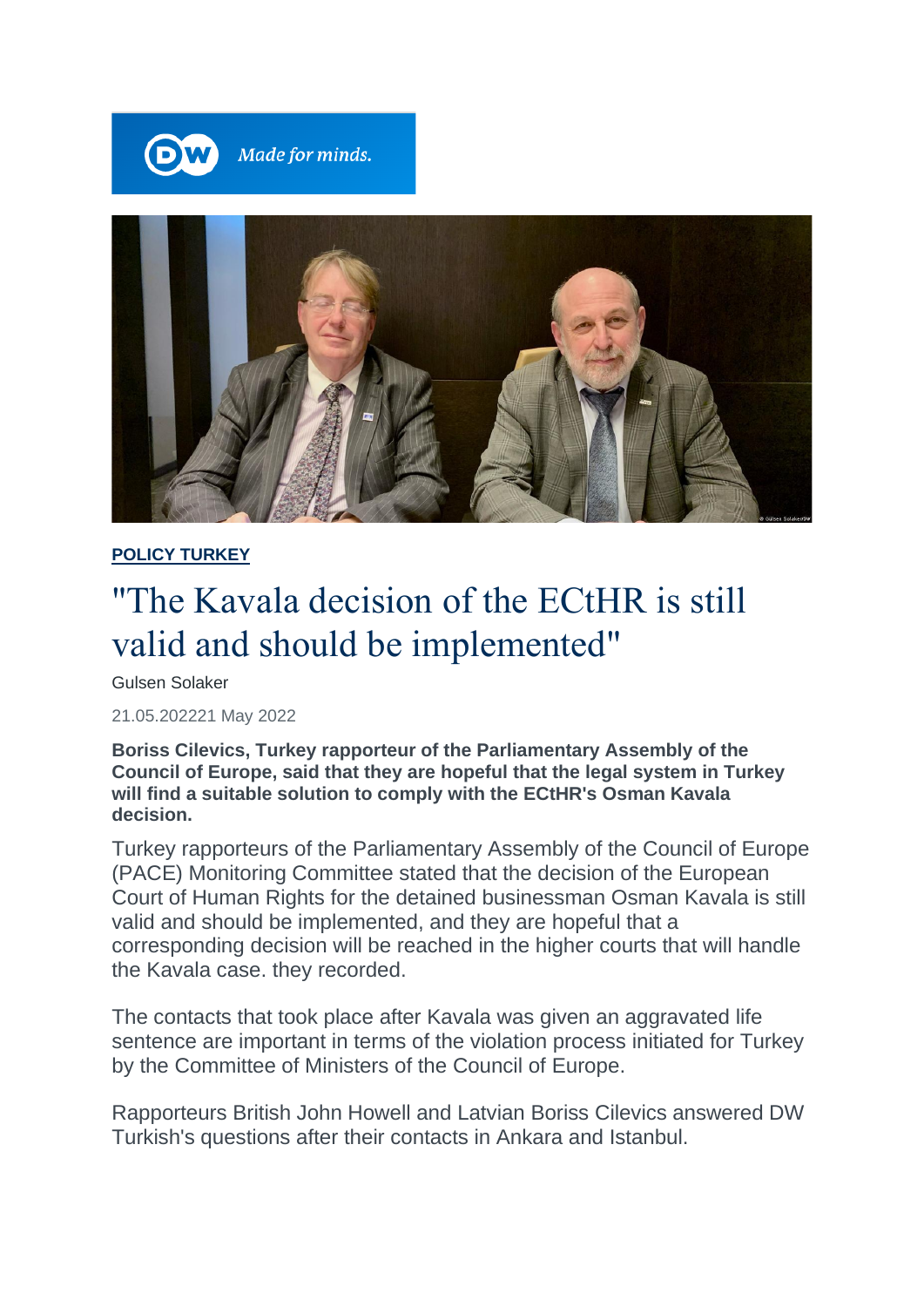Reminding that they had been in Turkey in March before, Howell noted that they will first verbalize their observations next week and then prepare a written report in more detail after these contacts after the "heavy sentence" regarding Kavala.

Stating that they came together with state officials, civil society representatives, lawyers and the families of the detainees as part of the visit, Howell reminded that at this stage, the case regarding Kavala is ongoing in two separate branches, both the judicial process in Turkey and the ECtHR. Howell pointed out that the Kavala case could be handled at the Supreme Court and then perhaps the Constitutional Court.



Reminding that Azerbaijan implemented the ECHR decision without a sanction decision in the violation process initiated against it, and the question whether they expect a similar step from Turkey, Cilevics replied as follows:

"Yes, the violation process was started for Azerbaijan for the first time. Then Ilgar Mammadov was released and the violation process ended. We are very hopeful that the Turkish legal system will also find a suitable solution. Because no other solution is possible. The solution can only be found by Turkish law."

Cilevics said that from now on, there will be stages of higher judicial bodies such as the Supreme Court of Appeals and the Constitutional Court, adding, "According to the ECtHR decision, Kavala should not be in prison. How to provide the legal framework for this is not our topic."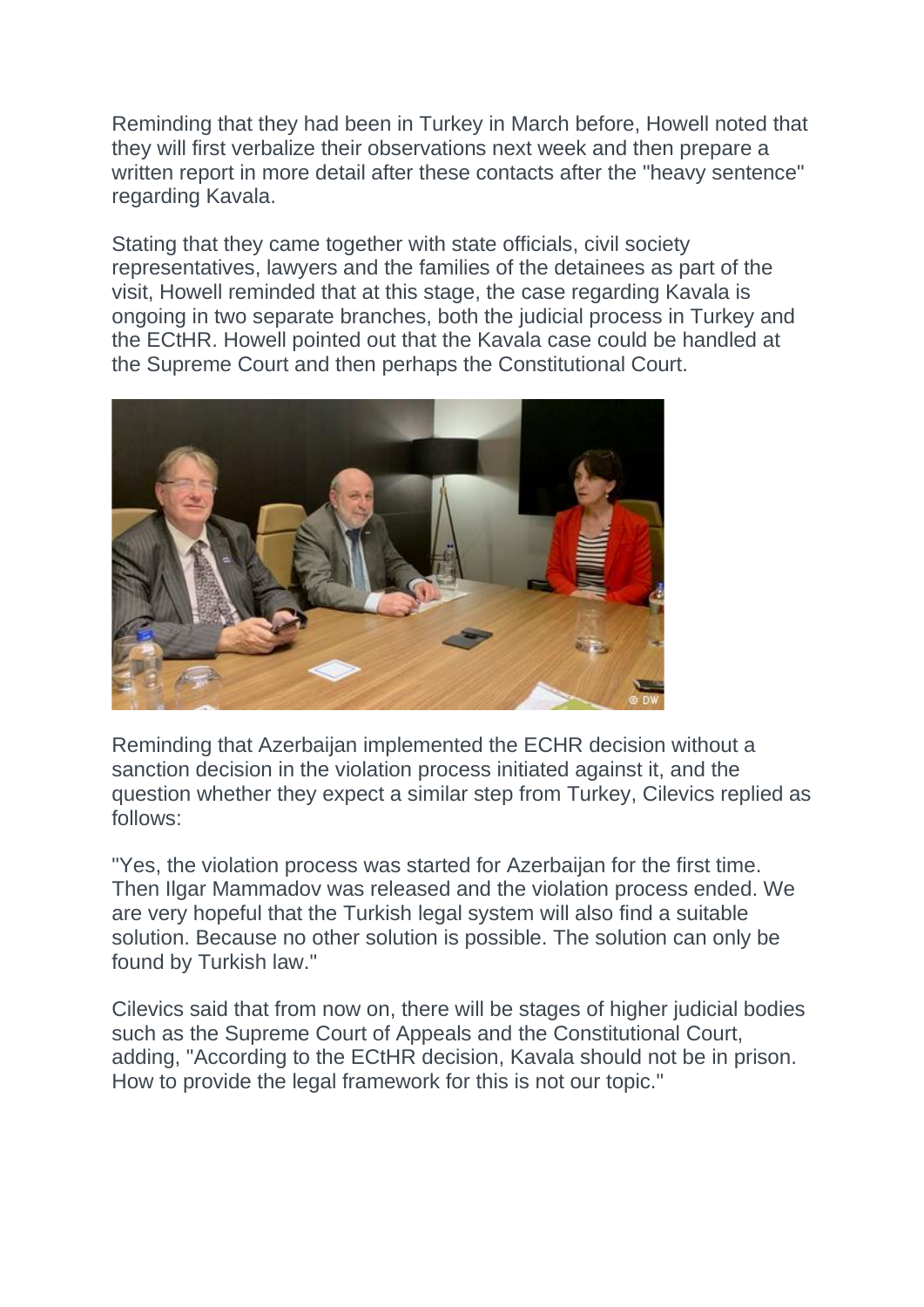## **Visit to Kavala not allowed**

Meanwhile, the Ministry of Justice did not give permission for the rapporteurs to visit Kavala.

In a written statement, Cilevics and Howell said, "We are very sorry that we were not able to visit Osman Kavala and the others who were arrested. However, we noted that they did not have any complaints due to their conditions in prison."

On the other hand, two rapporteurs also met with CHP's Canan Kaftancıoğlu in Istanbul and got information about the latest status of her file.

The 3rd Penal Chamber of the Supreme Court of Appeals upheld the sentence of 4 years 11 months and 20 days in prison for CHP Istanbul Provincial Chair Canan Kaftancıoğlu on charges of "insulting a public official", "publicly insulting the State of the Republic of Turkey" and "insulting the President". In addition to his prison sentence, Kaftancıoğlu was also given a political ban.

## **Erdogan's words about the ECHR**

So, after the sentence given regarding Kavala, as claimed by President Tayyip Erdoğan, is there no more work for the ECHR?

Before his departure to Saudi Arabia, on a question about Kavala, Erdogan said, "They do not know international law either. There is no more work for the ECHR, it's over. Why is it finished? Because he was convicted here. Since he was convicted, this matter is now with the ECHR. It has nothing to do with it. The ECtHR will take care of it, but say it was convicted, it will take this matter off the table now," he said.

Cilevics said that they also discussed this issue with Turkish officials, but they did not agree on this issue and said:

"Because the ECHR said that the evidence presented against Kavala was not strong enough. Kavala was acquitted first in 2020, but was arrested again on the same day according to another article of the penal code. However, this was done based on the same evidence. Technically yes, maybe it's different. "An accusation is an accusation, but in fact, this last heavy sentence given by the court is based on the same evidence, which was deemed insufficient by the ECtHR. I am aware that it is a very complex issue, but the ECHR's decision is still valid and should be applied."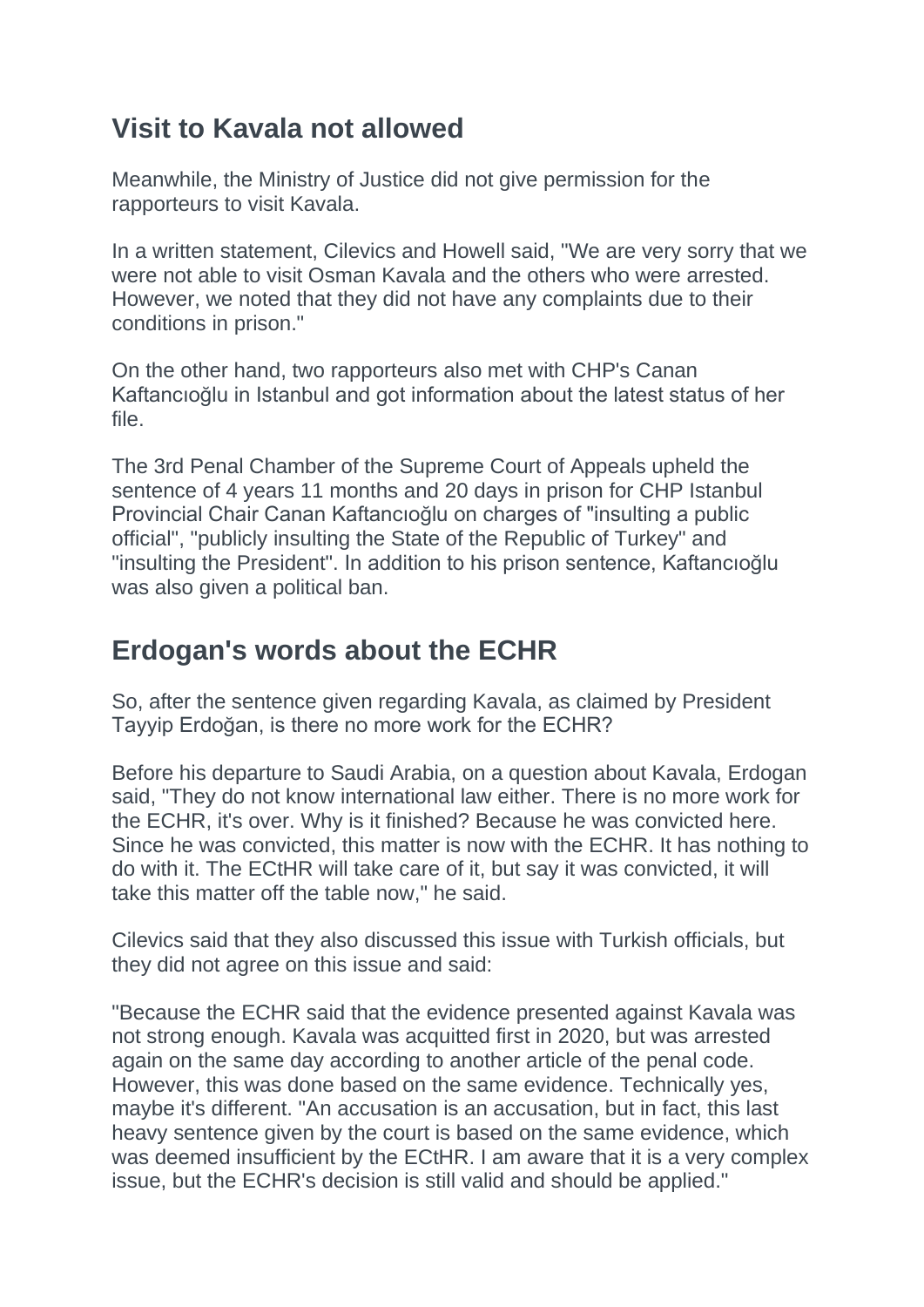Cilevics also emphasized that the decisions of the ECtHR are binding not only for the governments of the member states, but also for their courts.



#### **What happened in the process related to Kavala?**

With the decision of the Istanbul 13th High Criminal Court on April 25, in the Third Gezi Case, Kavala was acquitted and released on the charge of "espionage", and sentenced to aggravated life imprisonment for "Attempting to Overthrow the Government of the Republic of Turkey or to prevent it from fulfilling its duty". had ruled.

On the other hand, 7 pending defendants, including Mücella Yapıcı, Can Atalay and Tayfun Kahraman, were sentenced to 18 years in prison each for the crime of "aiding the attempt to overthrow the Government of the Republic of Turkey or attempting to do its duty", and it was decided that they would be arrested.

**The fact that Kavala was sentenced to life imprisonment despite the decision of the European Court of Human Rights (ECHR) for violation of rights increased the possibility of the Council of Europe to impose sanctions on Turkey.**

The ECHR, in its decision dated 10 December 2019, in the case regarding Kavala's detention conditions, concluded that Kavala was "held in prison for unlawful reasons and to be silenced" and ruled that Kavala should be

Osman Kavala *Photo: Kerem Uzel/dpa/picture alliance*